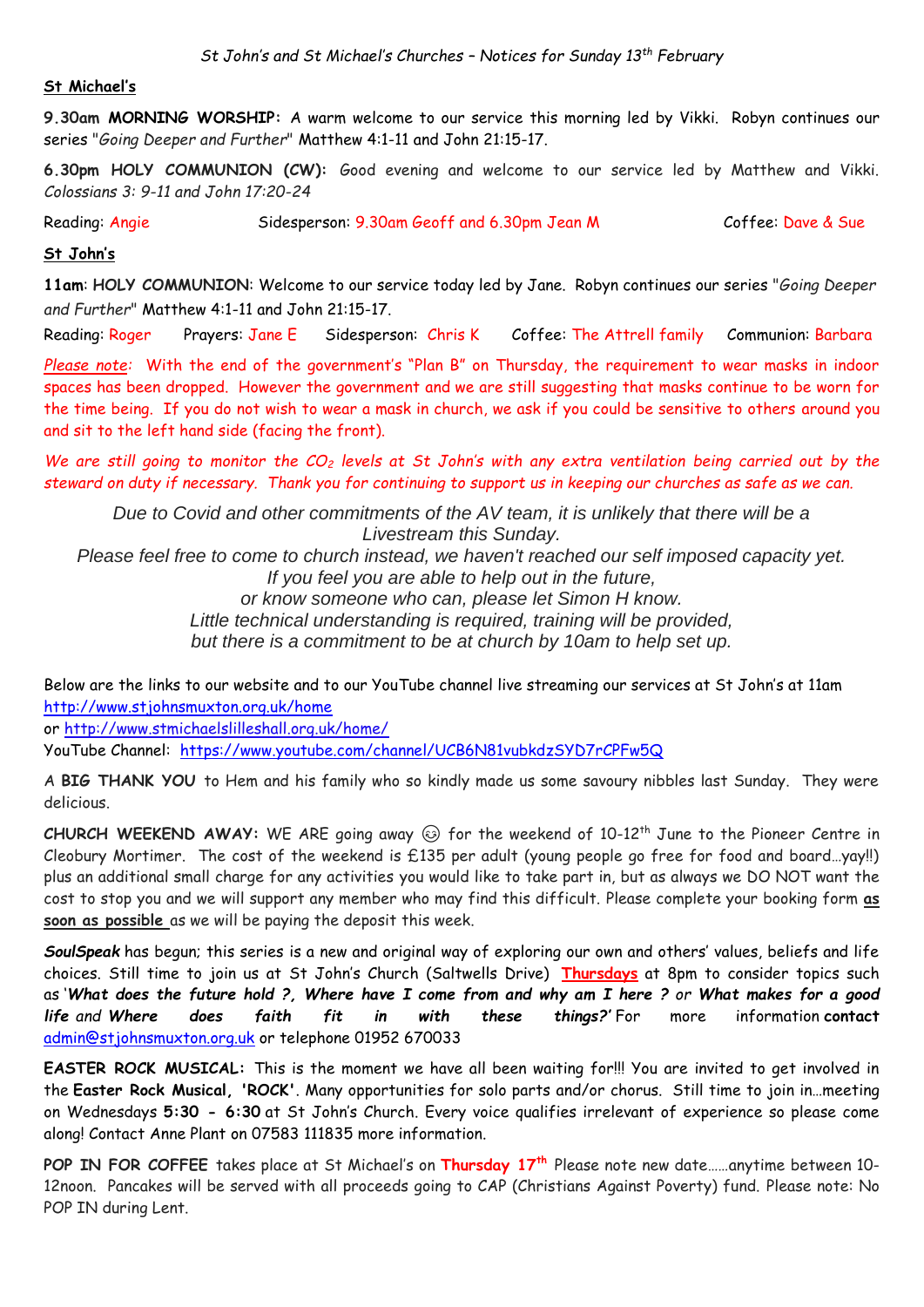**FORGET ME NOT FILMS:** Takes place **Thursday 17th February**. Our film 'Paddington' will start at 10 am - please arrive any time from 9.45 am.

**JOIN US 4 A CUPPA!** This month's coffee morning held at St John's takes place on the **18th** between 11am - 1pm. Litter pickers are also invited to meet just before, litter pick the local area then return for a well earned cuppa!

**YOUTH - FILM FEST 2022:** We are back this year with our popular **FILM FEST** for our young people. We plan to hold this event from **8pm Friday 18th to Saturday 19th February 8am**. Forms available now.

Our next reflective **HEALING SERVICE** takes place on **Sunday 20th February** 6.30pm at St John's.

**FAIRTRADE FORTNIGHT** 21st Feb – 6 th Mar

**COULD YOU BE A STREET PASTOR?** Ordinary people doing an extraordinary thing. Come and see without any obligation on **Saturday 12th March** 9.30am-4pm at Dawley Baptist Church. For more info and to book a place call 07584 029519 or email [telford@streetpastors.org.uk](mailto:telford@streetpastors.org.uk)

**CONFIRMATION**: We have booked Bishop Sarah to come to take a confirmation service at St John's on **Sunday 11th September** at 11.00 am. If you are interested in being confirmed or would just like to find out more about what it means then please speak to Matthew or Vikki. Information about preparation will appear shortly.

**BAKERS WANTED:** Do you like baking and would like to earn a little bit of pocket money with a great social outlet. Newport Indoor Market is looking for bakers. Please speak to Naomi on 670031 for further information.

**CARETAKER/CLEANER ROLE AT ST JOHN'S: Would this role suit you? or do you know anyone who may be interested?** *Monday, Tuesday, Wednesday and Friday, day and evening 10 paid hours per week. Main outline of duties to include:-*

- *Preparing the room for hirers as required (will involve moving chairs (heavy) and tables)*
- *Opening and closing the building for hirers at predetermined times*
- *General cleaning*

*Please contact the church office for further details 670033 or [admin@stjohnsmuxton.org.uk](mailto:admin@stjohnsmuxton.org.uk)*

**CARE FOR THE FAMILY:** Back by popular demand, *Date Night in a Box* is the perfect chance for couples to do just that. This date night with a difference is everything couples need to start 2022 on the same page – they will even send out a mystery box of goodies to enjoy on the night and spark inspiration for future dates throughout the year. Pick a date night that suits you or give the gift of quality time to someone special this Valentine's Day with a Date Night in a Box gift voucher. [Click here for information](https://www.careforthefamily.org.uk/events/events-online-2/date-night-in-a-box?utm_source=DNIAB_EM1&utm_medium=DNIAB_EM1&utm_campaign=DNIAB_EM1 ) <https://www.careforthefamily.org.uk/events/events-online-2>

**DATE FOR YOUR DIARY: CAP Sunday 6th March** with pancakes and Memorial Service at St Michaels 4pm **Sunday 6th March.**

| Services and Rotas for next Sunday (20th)<br>SML - 9.30am Holy Communion and SJM - 11am Morning Worship & 6.30pm Healing Service |                      |
|----------------------------------------------------------------------------------------------------------------------------------|----------------------|
| St John's                                                                                                                        | St Michael's         |
| Reading: Yvonne                                                                                                                  | Reading: David L     |
| Prayers: Val & Yvonne                                                                                                            | Sidesperson: Janet M |
| Communion (assisting if required):                                                                                               | Coffee: Katie & Lori |
| Sidesperson: Geoff & Mary                                                                                                        |                      |
| Coffee: Val & Yvonne                                                                                                             |                      |

*Jeremiah 29:11 For I know the plans I have for you,' declares the LORD, 'plans to prosper you and not to harm you, plans to give you hope and a future*.

#### **REGULAR GROUPS/MEETINGS/RESOURCES/INFORMATION**

**SPARK** for our young people aged 10 and above and **SAS** sessions for children aged 5-10 takes place **most Sundays**.

**LIGHT – CRÈCHE FOR 0-5S:** The livestream of the St John's service is broadcast in the Acorn Room (down the corridor on the right as you enter the building) for parents of under 5's, with toys also available. We hope, in the future, to be able to offer some supervised sessions for 0-5s.

**ST JOHN'S TINY TOTS:** A Toddler group for parents/carers of under 5's taking place on Tuesday mornings from 10am during term time.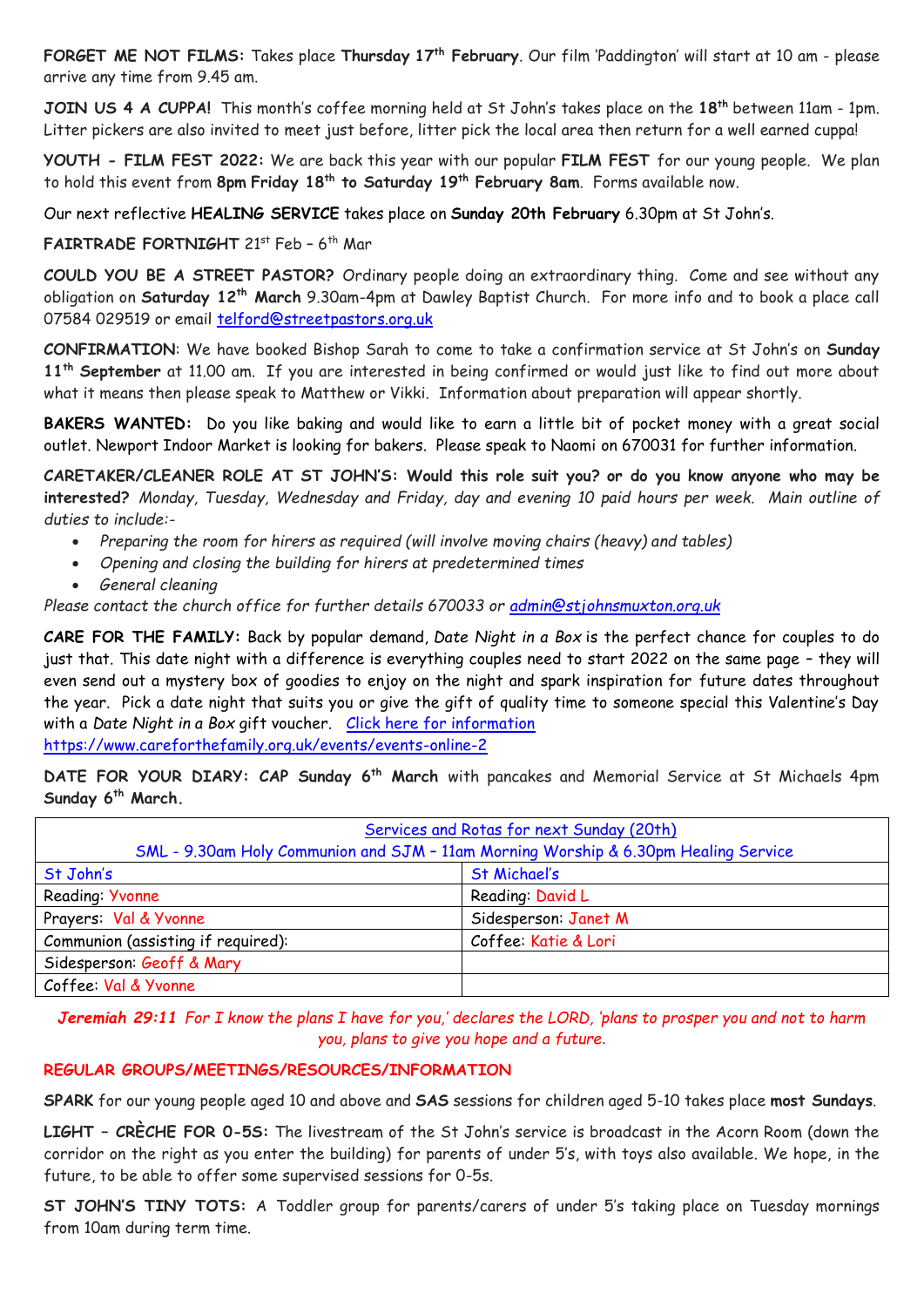**Calling all walkers!** We meet on a **Wednesday 10am** at St John's for a gentle, local walk of around an hour. All are welcome. Please contact Jo Lefroy for any further information on 01952 604281.

**FROGS**: We would like to invite our young people to attend FROGS. This is a youth group which is held weekly at St Swithun's church in Cheswardine. We have been working closely with FROGS for many years as we have attended Quinta together. Colin Barnett, a member of St Michael's, is currently a leader there. They meet **every Tuesday from 7.30-9pm,** for secondary school pupils and sixth formers. Please see Kathy or Matthew for information.

**WORSHIP, LUNCH & MUSIC** takes place on the **first Thursday** of each month except January and August and weekly during Lent 12noon at St Michael's. (Wednesday 2<sup>nd</sup> March – Ash Wednesday then weekly during Lent)

**POP IN FOR COFFEE** held at St Michael's on the 2<sup>nd</sup> Thursday of the month 10-12noon. (No pop in during Lent)

**FORGET ME NOT FILMS:** Takes place usually on the **3 rd Thursday** of the month at St John's. The film will start at 10 am - please arrive any time from 9.45 am. If you have any questions, or to let us know you are coming, please contact Jo Lefroy on 01952 604281 or via the church office.

**JOIN US 4 A CUPPA!** A monthly coffee morning held at St John's on a Friday between 11am - 1pm. Litter pickers are also invited to meet just before, litter pick the local area then return for a well earned cuppa! (18<sup>th</sup> February)

**sub:Zero/sub:Extra** our Youth Café currently held monthly on a Friday from 4pm (sub:Zero) and 6pm (sub:Extra) at St John's. (4<sup>th</sup> +18<sup>th</sup> February)

**EARLY MORNING PRAYERS:** Are you an early bird? A group of us pray for the work of the church at 7.30am **every Thursday** morning. Join us for half an hour or part of the time on Zoom. Contact Matthew for the link.

Please join us for **Bible Reading/Discussion/Prayer** via **Zoom**, weekdays at 9am. The best way to access these is through the "Daily Prayer" app. available from The Church of England but if you want to follow from your Bible this is ok. Please contact Matthew who will give you the details to login.

**TELFORD STREET PASTOR** After 10 years of making a difference on the streets of Telford they are relaunching and urge you to consider….*Is God calling you to serve as a Street Pastor or Prayer Pastor?* If you would like to find out a little bit more about what is involved please either have a chat to Simon Trotman or Gill Steinert. Training sessions coming soon, here at St John's.

**PRAYER CHAINs:** If you have any prayer requests please either text (preferable) Lisa 07739 522280 or Email: [west.familywest@btinternet.com](mailto:west.familywest@btinternet.com) or St Michael's prayer chain coordinator Chris R 07834162343 or 01952 604330 or Email: [scip@blueyonder.co.uk](mailto:scip@blueyonder.co.uk)

**FACEBOOK** [www.facebook.com/stjohnsmuxton](http://www.facebook.com/stjohnsmuxton) - please like our page and share our news stories with your friends.

**OFFICE HOURS:** Monday 9-3pm, Tuesday 9-12noon and Friday 9-4pm 01952 670033 **Email:** admin[@stjohnsmuxton.o](http://stjohnsmuxton/)rg.uk or [admin@stmichaelslilleshall.org.uk](mailto:admin@stmichaelslilleshall.org.uk) **Website:** [www.stjohnsmuxton.org.uk](http://www.stjohnsmuxton.org.uk/) or www.stmichaelslilleshall.org.uk **Matthew's Email:** [matthew.lefroy@tiscali.co.uk](mailto:matthew.lefroy@tiscali.co.uk) (Usual day off Friday) **Vikki's Email:** [revdayvik@gmail.com](mailto:revdayvik@gmail.com) (Normal day off Friday)

## **St John's (11am) and St Michael's (9.30am) readings**

#### **Matthew 4:1-11**

**4** Then Jesus was led by the Spirit into the wilderness to be tempted by the devil. **<sup>2</sup>** After fasting for forty days and forty nights, he was hungry. **<sup>3</sup>** The tempter came to him and said, 'If you are the Son of God, tell these stones to become bread.'

**<sup>4</sup>** Jesus answered, 'It is written: "Man shall not live on bread alone, but on every word that comes from the mouth of God."'

**<sup>5</sup>** Then the devil took him to the holy city and set him on the highest point of the temple. **<sup>6</sup>** 'If you are the Son of God,' he said, 'throw yourself down. For it is written:

'"He will command his angels concerning you, and they will lift you up in their hands, so that you will not strike your foot against a stone."'